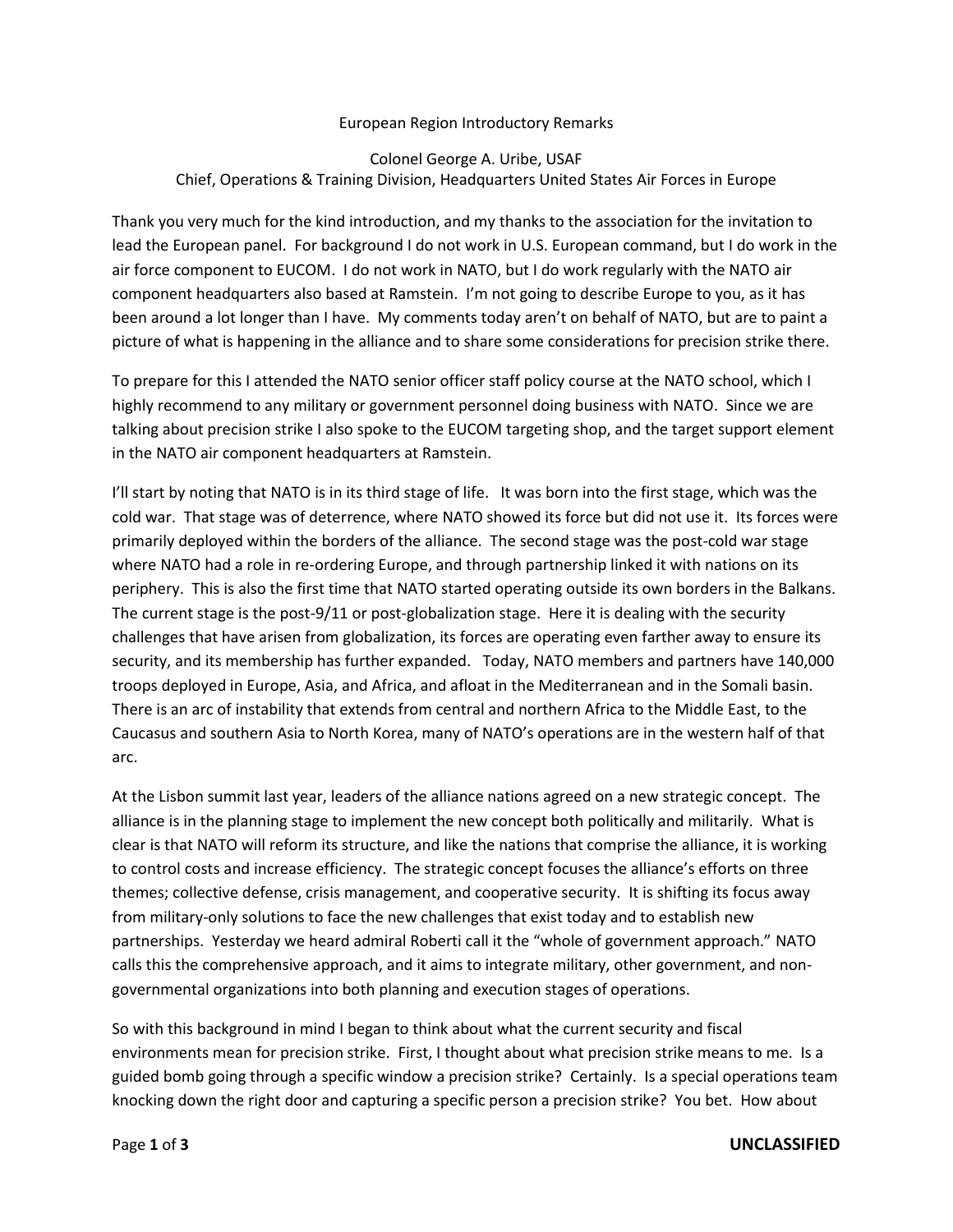cyber precision strike? Consider the STUXNET virus. Strictly from open-source reporting, it exploited a security flaw in a piece of industrial equipment. It took action only when that equipment was in a very particular configuration, and has affected the Iranian nuclear program. Was that a precision strike? In its most generic sense a precision strike is a discrete action on a particular target to gain a certain effect.

While you think about that I'll say that it is easy to focus on the "striking" part of precision strike, just look at the much of the hardware displayed outside. But that diminishes the efforts on the very necessary before and after parts. What comes before, or left of the bang? The process to identify targets and characterize targets. The PSA vision statement lists them as "locate, fix, track, and target" before attack. After the strike is a necessary assessment process to see if it yielded the desired results. An effective precision strike capability requires the ability to execute the entire targeting life-cycle. The targeting personnel I spoke to are concerned that some nations have focused on the striking part, and still need to develop the others. Another point to ponder is that precision strike also requires supporting policy development. Precision strike may allow economy of force, and the ability to limit collateral damage. For example, though, each nation needs policies that determine the acceptable levels of risk of collateral damage, how those decisions are made, and who makes them. Another policy topic is if a target is not fixed, how is command and control exercised over the engagement?

Another reality is that many alliance members are facing drastic cuts in defense spending. There is concern about the extent of these cuts, as the NATO Secretary General said at the Munich security conference he is concerned that the fiscal crisis does not progress to a security crisis. In terms of percentage of cut, many NATO nations are contemplating reductions that are much larger America. There are also concerns that if spending is reduced too much the defense industrial base will be lost. Yesterday Major General Davis mentioned this could be starting here in the area of fuse technology. In this case outsourcing will be required. Today, many commercial-off-the-shelf components are manufactured by a near-peer, or global competitor. Yesterday Dr. Huessy talked about the need for EMP hardening, are these COTS components cyber-hardened following the example of STUXNET? Will defense planning become budget driven instead of risk driven? Will the hard power of NATO's military capability be diminished as to reduce the political maneuvering room it offers the alliance? These are tough issues being discussed in Europe, all while several other global actors are significantly increasing defense spending.

The Secretary General announced his concept of "smart defense" in Munich. It proposes to assist nations to develop greater security with fewer resources through coordination and collaboration. He acknowledges that many European countries cannot on their own develop the full range of responses to meet all security challenges. Through smart defense nations will pool resources, set priorities, and better coordinate their efforts. The defense industry, however, has been collaborating for some time now. You look at any new weapon system being rolled out and there are many different company stickers on the side. So either by force or by design you have figured out how to do it, and maybe there are lessons learned that can apply to national level collaboration in the alliance.

What are some characteristics of precision strike needs for European nations? I can think of three attributes that I'll share with you. First, it must be interoperable, a sentiment commonly stated in NATO